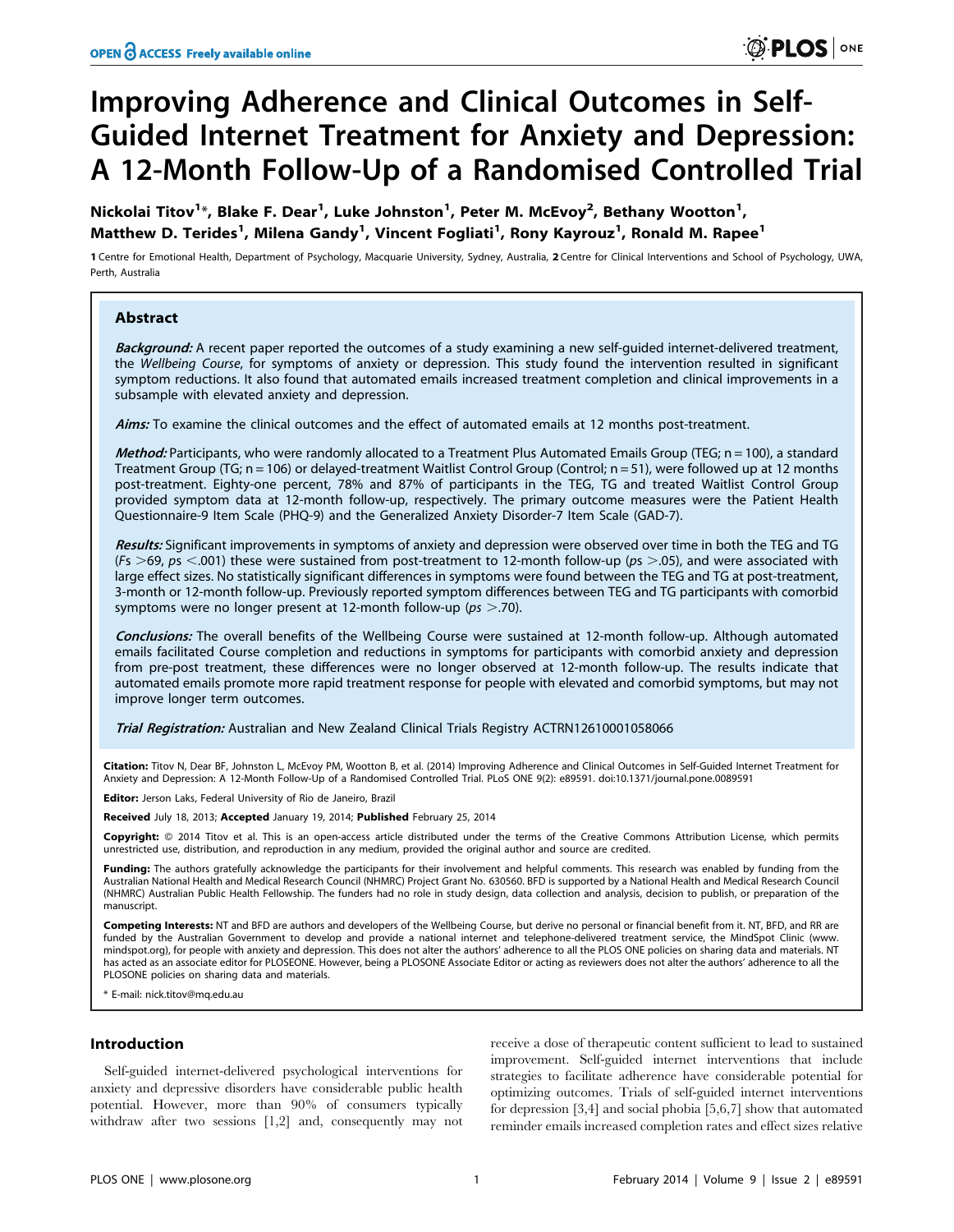to earlier trials without automated reminders. Automated emails may be particularly suitable as a medium for providing reminders given their ubiquity and low cost.

A recent paper reported an evaluation of a new self-guided internet-delivered treatment, the Wellbeing Course, for symptoms of anxiety or depression [8]. Participants had no contact with clinicians prior to or during treatment and were randomly allocated to receive the Wellbeing Course administered with automated emails (Treatment Plus Automated Email Group: TEG, n = 100), without automated emails (Treatment Group: TG,  $n = 106$ ) or to a Waitlist Control Group (Control Group;  $n = 51$ ), who subsequently received treatment. At post-treatment, participants in the two Treatment Groups obtained similar and significant improvements on measures of anxiety and depression relative to the Control Group. However, those participants receiving automated emails obtained higher rates of course completion, defined as having read all five lessons of the course, than those not receiving emails (58% v. 35%). While no overall differences in symptom improvement were found between the Treatment Groups, a subgroup of participants with comorbid anxiety and depression, that is, participants with elevated symptoms of both anxiety and depression, obtained superior reductions in symptoms when they received automated emails compared to when they did not receive the emails. The pattern of these results was sustained at 3-month follow-up.

An outstanding question is whether these results are sustained in the longer term. Return or exacerbation of symptoms may occur following treatment for anxiety disorders and depression [9,10]. The primary aim of the present study was to test the hypothesis that the benefits observed at post-treatment and 3-month followup would be maintained at 12-month follow-up. Previous results indicate that benefits of guided internet interventions for anxiety or depression [11,12,13] are sustained in the longer-term, but limited data exist for longer-term benefits of self-guided internet interventions [14]. An additional aim was to examine the number of participants who deteriorated at 12-month follow-up, defined as an increase in PHQ-9 or GAD-7 scores of 5 or more points from pre-treatment. No formal hypothesis was generated with respect to deterioration, but this data was collected to provide information about the safety of the Wellbeing Course.

#### Methods

#### Ethics Statement and Trial Registration

The original study [8] was approved by the Human Research Ethics Committee (HREC) of the University of New South Wales (UNSW, Sydney, Australia) and ratified by the Macquarie University HREC (Sydney, Australia; HREC Reference: 5201100226). The original protocol included telephone interviews at recruitment and a fourth group who received weekly contact with a therapist. However, in order to focus on the benefits of providing automatic emails during self-guided treatment and to simulate an entirely automated treatment process, the interviews and this fourth group were omitted from the final design. The trial was registered with the Australian and New Zealand Clinical Trials registry as ACTRN12610001058066. The protocol for this trial and supporting CONSORT checklist are available as supporting information; see Checklist S1 and Protocol S1.

# Design and Sample Size

The original trial randomly allocated 257 participants to one of two Treatment Groups or to a Waitlist Control Group. Participants in the Treatment Plus Automated Email Group (TEG;  $n = 100$ ) received access to the Wellbeing Course with

automated emails. Participants in the Treatment Group (TG;  $n = 106$ ) received access to the Wellbeing Course without automated emails. The Control Group (Controls;  $n = 51$ ) received access to the same treatment as the TEG following post-treatment; the data presented here are the data for the Control Group in Treatment, that is, after the Two Treatment Groups completed treatment and the Control Group received treatment.

#### Measures

The primary outcome measures were depression and anxiety symptom severity, as measured by the PHQ-9 and GAD-7. The GAD-7 has good convergent validity with other anxiety scales [15–17], is sensitive to DSM-IV congruent generalised anxiety disorder, social phobia and panic disorder, with increasing scores indicating greater symptom severity [16]. A total score of 8 on the GAD-7 has been identified as an important threshold for identifying the presence of an anxiety disorder [15–17]. A total score of 10 on the PHQ-9 has been identified as an important threshold for identifying DSM-IV congruent depression with increasing scores indicating greater symptom severity [15,17-20]. Additional information collected comprised demographic details including: age, gender, educational qualifications, vocational status, treatment satisfaction and completion rates (i.e., percentage in each treatment group who read all five online lessons of the Wellbeing Course). Additional measures included changes in health status and service utilisation, which will be reported separately as part of an evaluation of the cost-effectiveness of the intervention.

TEG and TG participants completed the PHQ-9 and GAD-7 at pre-treatment, prior to each of the five lessons, at post-treatment, 3-month follow-up and 12-month follow-up. Control Group participants completed the PHQ-9 and GAD-7 at pre-treatment and post-treatment and, subsequently, commenced the same intervention as the TEG group with data collected at pretreatment, prior to each lesson, at post-treatment, 3 month followup and 12 month follow-up. Their results after they received and completed the treatment phase are presented here as a partial replication in order to test the reliability of the TEG condition.

# Intervention

The Wellbeing Course is a five lesson transdiagnostic internet intervention based on a pragmatic model of psychotherapeutic change that assumes that symptoms of anxiety and depression are the result of unhelpful habits of thought and action, that is, maladaptive cognitions and behaviours [8,22]. This model also proposes that interventions that are structured, systematically present increasingly complex material over weeks and months, and are sufficiently engaging to achieve adherence and commitment, will result in reductions in unhelpful habits and an increase in adaptive habits. Further, such interventions are likely to result in large and sustained improvements in symptoms compared to sporadic or unstructured therapy sessions, which may only result in short-term symptom relief. More details about the Wellbeing Course can be found elsewhere [8].

#### Procedure

TEG and TG participants received an email at the start of the Course providing guidelines and a recommended timetable of Course-related activities. TEG participants also received at least two additional emails per week during the Course. Emails were triggered when (1) participants read a Lesson, (2) if participants had not read a prescribed Lesson within 7 days of it becoming available, (3) at the start of each week, and (4) at times during the Course when participants were known to experience increased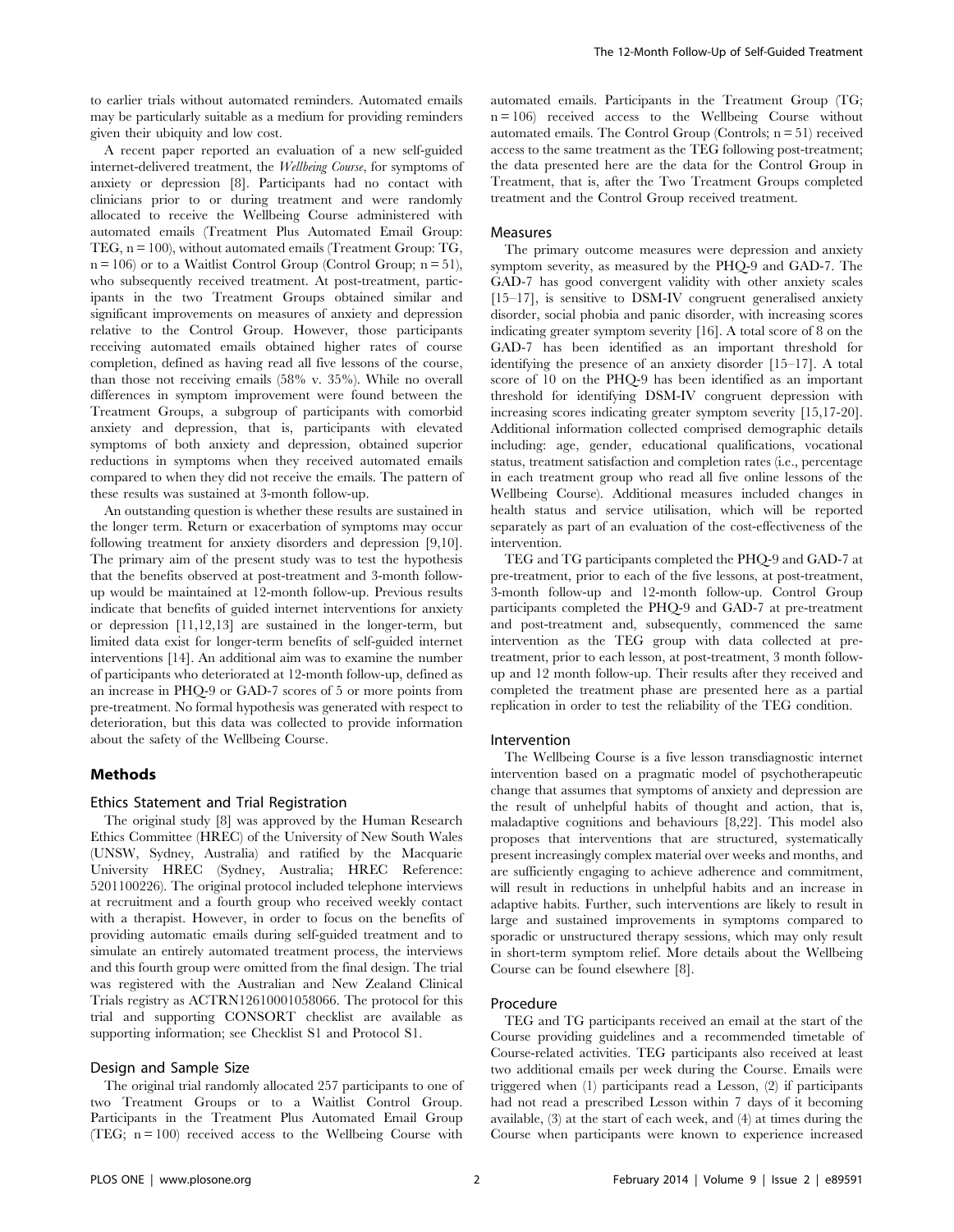symptoms or to have increased difficulties practicing skills (e.g., during the weeks when graded exposure was introduced). Emails were comprised of three or four sentences, used the participant's first name, and employed a warm and supportive tone. The content informed participants about newly available or unread materials, reinforced progress and skills practice, normalised the challenges of learning new skills, and encouraged realistic expectations of recovery. All participants consented to receive the emails and no emails contained personal or detailed clinical information.

Up to five automated email reminders were sent to all participants to complete post-treatment or follow-up questionnaires. These emails were only sent where participants had not completed the questionnaires. Once participants had completed the questionnaires they were sent a brief template-based feedback email detailing their results. At the 3- and 12-month follow-up time points participants who had not completed the questionnaires after the five automated emails were telephoned once by the researchers. No clinical contact was made between the 3- and 12 month follow-up periods and no clinical content was discussed in these telephone calls. The Course material was made available for the 12-month period following the end of the 8-week treatment.

#### Statistical methods

Consistent with the initial report of this trial [8], several separate mixed-models analyses were employed to analyse the data at posttreatment, 3-month and 12-month follow-up. These mixed-models employed an autoregressive covariance structure and maximum likelihood estimation, which provides unbiased estimates in the case of missing data; under the assumption that data is missing at random. These mixed-models specified Group (i.e., TEG and TG) and Time (i.e., pre-treatment, post-treatment, 3-month follow-up and 12-month follow-up) as fixed effects with the Intercept set at pre-treatment and Participants specific as a random effect. Primary interest was the Group x Time interactions and differences within and between the two Treatment Groups at the different time points were examined using pairwise comparisons. Consistent with the original report of this study [8], one set of analyses was conducted using the entire data set (i.e., the Overall Sample) and a second set of analyses was restricted to participants with elevated symptoms of both anxiety and depression (i.e., the Comorbid Sample), defined by pre-treatment scores above clinical cut-offs on both primary outcome measures (i.e., total GAD-7  $\geq$ 8 and total PHQ-9  $\geq$ 10). Effect sizes (Cohen's d) and 95% confidence intervals were calculated for both within-group and between-group effects based on the pooled standard deviation. All analyses were performed in SPSS version 19.0 (SPSS, Inc., Chicago, IL).

As described in recent dissemination studies [23], pre-treatment, post-treatment and follow-up PHQ-9 and GAD-7 scores were compared with clinical cut-offs to provide an index of clinically significant *remission*. This was defined as the proportion of participants who initially scored at or above the clinical cut-offs and then subsequently below the clinical cut-offs. Finally, the proportion of participants with significant deterioration in PHQ-9 or GAD-7 scores were reported, calculated for each group based on a completer analysis and defined as an increase in PHQ-9 or GAD-7 scores of five or more points from pre-treatment [15]. In these analyses, missing values were handled using the Multiple Imputation [21] procedure where Group as well as GAD-7 and PHQ-9 scores at each time point were used to generate 20 sets of imputed data. These 20 imputed data sets where then averaged to provide pooled frequency counts, chi-square statistics and  $\beta$  values. All results are reported also presented for the Waitlist Control

Group, after they had received treatment, as a partial replication of the results of the TEG group.

# Results

# Adherence and Attrition

Twelve-month follow-up data were collected from 81%, 78% and 87% of TEG, TG and treated Waitlist Control Group participants, respectively.

Between post-treatment and follow-up participants in both treatment groups continued to log in and read the online materials. At the 12-month follow-up there was no longer a significant difference in the number of TEG (68%) and TG (59%) participants who had read the five lessons, that is, completed the Course,  $X^2$  (1) = 1.63,  $p = .20$ . Similarly, in the Comorbid Sample, no significant difference was found between the TEG (66%) and TG (59%) participants who had completed the Course at 12 month follow-up,  $X^2$  (1) = 0.67,  $p = .41$ .

#### Primary Outcome Measures

Means for the PHQ-9 and GAD-7 at each time point are included in Table 1 and Figure 1 for the Overall Sample. Means for the Comorbid Sample are shown in Table 2 and Figure 1.

Overall Sample. The mixed-model analyses examining GAD-7 scores for the Overall Sample revealed a significant effect for Time  $(F_3, 467=87.57, p\leq.001)$ , but not for Group  $(F_1, F_2)$  $_{212}= 0.11, p = .74$ ) or the Time by Group interaction ( $F_3$ )  $467 = 1.27$ ,  $p = .28$ ). Pairwise comparisons revealed no significant differences between the TEG and TG groups at post-treatment, 3 month follow-up or 12-month follow-up ( $\beta$  range = .14 to .69). Both the TEG and TG groups improved significantly from pretreatment to post-treatment  $(p<.001)$ , but did not obtain any further significant changes from post-treatment to 3-month followup  $(p>0.05)$  or from 3-month follow-up to 12 month follow-up  $(p>0.05)$ . However, the scores of both groups remained significantly lower at 3- and 12-month follow-up compared with pre-treatment  $(p<.001)$ , indicating that symptom improvements were maintained.

Similarly, the mixed-model analyses examining PHQ-9 scores for the Overall Sample revealed a significant effect for Time  $(F_3)$  $_{471}$  = 74.48,  $p<.001$ ), but not for Group ( $F_{1, 219}$  = 0.01, P = .93) or the Time by Group interaction  $(F_{3, 471} = 0.79, p = .50)$ . Pairwise comparisons revealed no significant differences between the TEG and TG groups at post-treatment, 3-month follow-up, and 12 month follow-up ( $\phi$  range = .35 to .81). However, both the TEG and TG groups improved significantly from pre-treatment to posttreatment  $(p<.001)$ , but did not obtain any further significant changes from post-treatment to 3-month follow-up  $(p>0.05)$  or from 3-month follow-up to 12-month follow-up  $(p>0.05)$ . The scores of both groups were sustained and remained significantly lower at 3- and 12-month follow-up compared with pre-treatment  $(p<.001)$ .

Comorbid Sample. The mixed-model analyses for the GAD-7 scores for the Comorbid Sample revealed a significant effect for Time  $(F_{3, 258} = 69.03, \, \rho \leq 0.01)$  and Group  $(F_{1, 126} = 4.21, \, \rho \leq 0.01)$  $p=$  042), but not the Time by Group interaction  $(F_{3, 258}=1.63,$  $p = .18$ ). Pairwise comparisons revealed that both the TEG and TG groups improved significantly from pre-treatment to posttreatment  $(p<.001)$ , but did not obtain any further significant changes from post-treatment to 3-month follow-up  $(p>0.05)$  or from 3-month follow-up to 12-month follow-up  $(p>0.05)$ . The scores of both groups were sustained and remained significantly lower at 3- and 12-month follow-up compared with pre-treatment  $(p>0.01)$ . Pairwise comparisons also revealed the TEG group had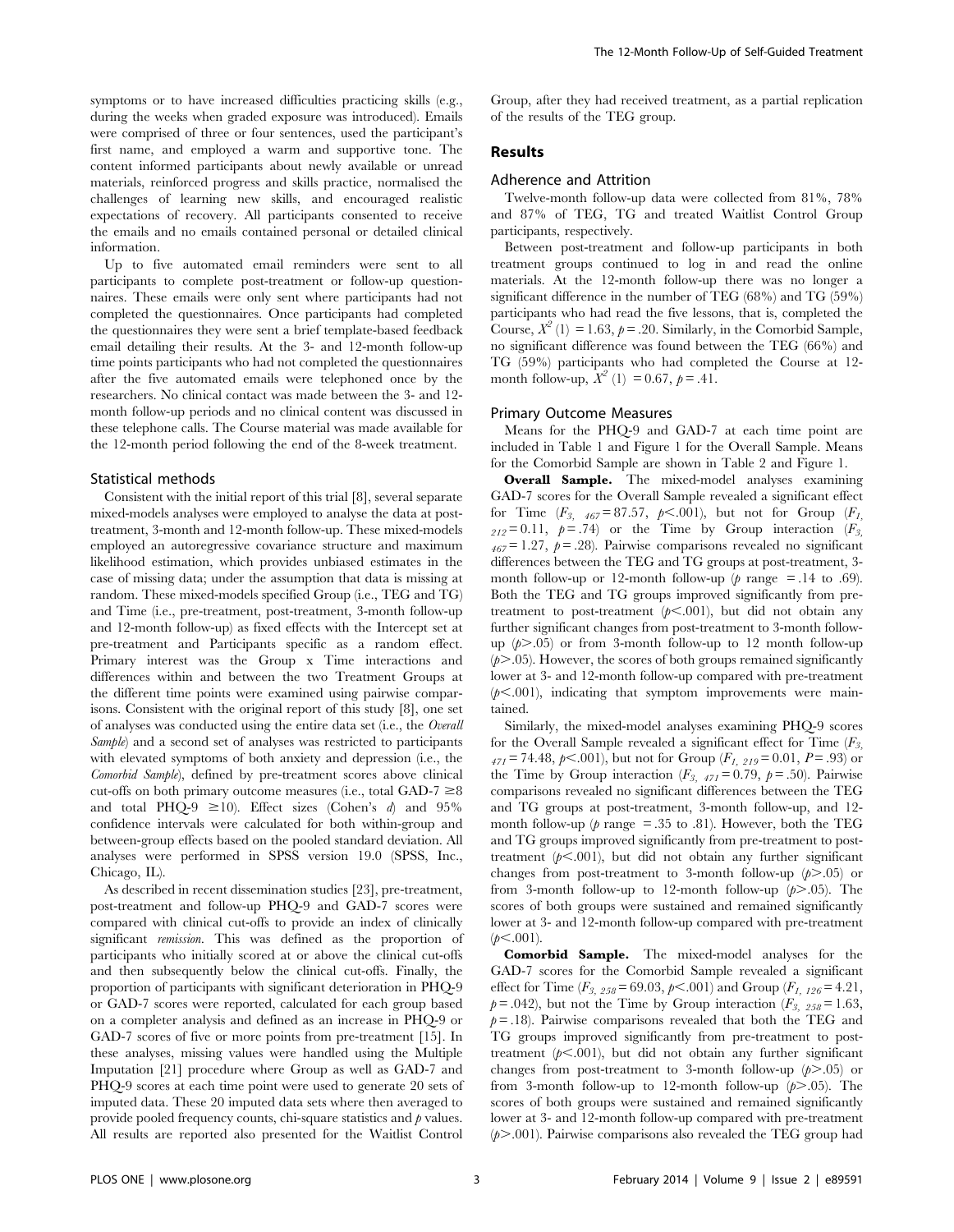

**GAD-7 Scores for the Comorbid Sample** 



# PHQ-9 Scores for the Overall Sample



PHQ-9 Scores for the Comorbid Sample



Figure 1. Means for the PHQ-9 and GAD-7 for the Overall and Comorbid Samples. Note: TEG: Treatment plus automated email group. TG: Treatment group. PHQ-9: Patient Health Questionnaire-9 Item. GAD-7: Generalised Anxiety Disorder-7 Item. doi:10.1371/journal.pone.0089591.g001

significantly lower scores than the TG group at post-treatment and 3-month follow-up ( $\phi$  range = .01 to .03), but not at 12-month follow-up  $(p=.75)$ .

The mixed-model analyses of the PHQ-9 scores for the Comorbid Sample revealed a significant effect for Time  $(F_3)$  $_{268}$  = 72.58,  $p<.001$ ), but not for Group ( $F_{1, 138}$  = 2.24,  $p = .14$ ) or the Time by Group interaction  $(F_{3, 268} = 2.27, p = .08)$ . Pairwise comparisons revealed that both the TEG and TG groups improved significantly from pre-treatment to post-treatment  $(p<.001)$ , but did not obtain any further significant changes from post-treatment to 3-month follow-up  $(p>0.05)$  or from 3-month follow-up to 12-month follow-up  $(p>0.05)$ . The scores of both groups were sustained and remained significantly lower at 3- and 12-month follow-up compared with pre-treatment  $(p>0.001)$ . Pairwise comparisons also revealed the TEG group had significantly lower scores than the TG group at post-treatment and 3 month follow-up ( $\phi$  range = .02 to .04), but not at 12-month follow-up  $(p=.99)$ .

Waitlist Control Group (following treatment). The mixed-model analyses examining the scores of those in the Waitlist Control Group following treatment revealed significant effects for Time on both the GAD-7 ( $F_{3, 95.38} = 12.80, p < .001$ ) and PHQ-9 ( $F_{3, 97.99}$  = 15.71,  $p$ <.001). Pairwise comparisons revealed significant improvements on both the PHQ-9 and GAD-7 from pre-treatment to post-treatment  $(p<.001)$ , but no significant changes from post-treatment to 3-month follow-up  $(p>0.05)$  or from 3-month follow-up to 12-month follow-up  $(p>0.05)$ . However,

3-month follow-up and 12-month follow-up scores on the PHQ-9 and GAD-7 remained significantly lower than pre-treatment scores  $(p<.001)$ , indicating that the treatment effects were maintained.

## Effect Sizes

Within- and between-group effect sizes for the outcome measures are included in Tables 1 and 2. For both the Overall and Comorbid Samples large within-group effect sizes (i.e.,  $\geq 0.80$ ) were found for the TEG and moderate-to-large within-group (i.e.,  $\geq$ 0.50) effect sizes were found for the TG. Similar large withingroup effect sizes were observed in the Control Group following treatment. Small and non-significant between-group effect sizes (i.e.,  $\leq 0.30$ ) were found between the two Treatment Groups. Small-to-moderate between-group effect sizes were found between the Comorbid Samples (i.e., 0.30 to 0.50) at each of the time points, except at 12-month follow-up time point, when the effect sizes were small and non-significant (i.e.,  $\leq 0.30$ ).

#### Clinical Significance

**Overall Sample.** As shown in Table 3, post-treatment remission rates for the PHQ-9 and GAD-7 were sustained at the 12-month follow-up time points for the TEG (64.7% and 63.1%) and TG (68.6% and 60.8%).

Comorbid Sample. As shown in Table 3, the post-treatment remission rates were also sustained at 12-month follow-up for the Comorbid Samples of the TEG (73%) and TG (74%).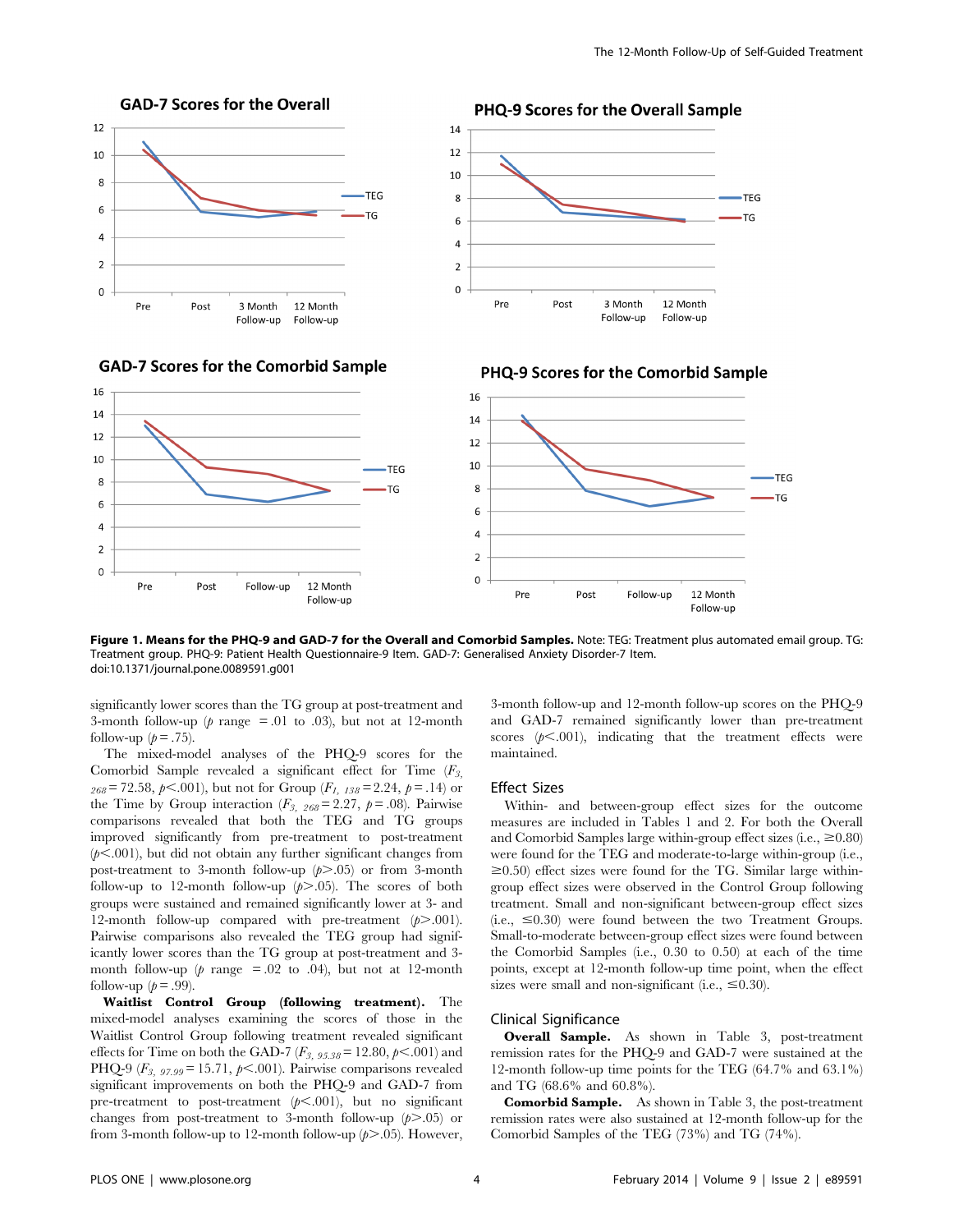Table 1. Results of outcome measures for the Overall Sample: Observed and Estimated Means, Standard Deviations, 95% Confidence Intervals and Effect Sizes (Cohen's d) for each Table 1. Results of outcome measures for the Overall Sample: Observed and Estimated Means, Standard Deviations, 95% Confidence Intervals and Effect Sizes (Cohen's d) for each group.

|                         | <b>Observed Means</b>                                                                                                                                           |                                              |                                                         |                       | Estimated Marginal Means |                |                         |                                 |                                | Effect sizes (based on estimated marginal means) |                                                        |                                              |                                              |                                                                                                                                                                                                                     |
|-------------------------|-----------------------------------------------------------------------------------------------------------------------------------------------------------------|----------------------------------------------|---------------------------------------------------------|-----------------------|--------------------------|----------------|-------------------------|---------------------------------|--------------------------------|--------------------------------------------------|--------------------------------------------------------|----------------------------------------------|----------------------------------------------|---------------------------------------------------------------------------------------------------------------------------------------------------------------------------------------------------------------------|
|                         | Pre                                                                                                                                                             | Post                                         | Follow-up<br>3-month                                    | Follow-up<br>12-month | Pre                      | Post           | 3-month<br>Follow-<br>음 | 12-month Within<br>Follow-<br>유 | Group Pre<br>to Post           | Between Post<br>TEG vs. TG                       | <b>Within Group</b><br>qn-wollot<br>Pre to 3-<br>month | up TEG vs. TG<br>month follow-<br>Between 3- | Pre to 12-month<br>Within Group<br>qu-wollot | month follow-up<br>Between 12-<br>TEG vs. TG                                                                                                                                                                        |
| PHQ-9                   |                                                                                                                                                                 |                                              |                                                         |                       |                          |                |                         |                                 |                                |                                                  |                                                        |                                              |                                              |                                                                                                                                                                                                                     |
| <b>TEG</b> <sup>a</sup> |                                                                                                                                                                 |                                              | 11.71 $(4.72)$ 6.73 $(4.50)$ 6.24 $(4.42)$              | 6.12 (4.60)           | 11.71 (4.89)             | (5.27)<br>6.78 | 6.41 (5.36) 6.14 (5.25) |                                 | $(0.67 - 1.26)$<br>.97         | $(-0.15 - 0.40)$<br>0.13                         | $1.03(0.73 - 1.32)$                                    | $(0.07 (-0.20 - 0.35) 1.10 (0.80 - 1.39))$   |                                              | $-0.03(-0.13-0.24)$                                                                                                                                                                                                 |
| ρů                      |                                                                                                                                                                 | 10.99 (4.92) 7.41 (5.91) 6.38 (5.07)         |                                                         | 5.83 (4.49)           | 10.99 (4.89)             | (5.24)<br>7.46 | 6.80 (5.34)             | 5.96 (5.32)                     | $(0.42 - 0.97)$<br>0.70        | Ï                                                | $0.82(0.53 - 1.10)$                                    | I                                            | $0.98(0.69 - 1.27)$                          | I                                                                                                                                                                                                                   |
| GAD-7                   |                                                                                                                                                                 |                                              |                                                         |                       |                          |                |                         |                                 |                                |                                                  |                                                        |                                              |                                              |                                                                                                                                                                                                                     |
| ĨĚGª                    |                                                                                                                                                                 | $10.98$ $(4.23)$ 5.75 $(3.78)$ 5.51 $(4.13)$ |                                                         | 5.91 (4.18)           | 10.98 (4.54)             | (4.87)<br>5.87 |                         | 5.49 (4.94) 5.90 (4.85)         | $(0.78 - 1.38)$<br><b>1.09</b> | $(-0.07 - 0.48)$<br>0.21                         | $1.16(0.85 - 1.45)$                                    | $0.10 (-0.17 - 0.38)$ 1.08 $(0.78 - 1.37)$   |                                              | $-0.06(-0.33 - 0.22)$                                                                                                                                                                                               |
| ីp1                     |                                                                                                                                                                 |                                              | 10.40 (4.98) 6.80 (5.62) 5.60 (4.25)                    | 5.61 (3.98)           | 10.40 (4.54)             | (4.82)<br>6.88 |                         | 6.00 (4.91) 5.63 (4.89)         | $(0.47 - 1.03)$<br>0.75        |                                                  | $0.93(0.64 - 1.21)$                                    | $\overline{\phantom{a}}$                     | $1.01(0.72 - 1.29)$                          | I                                                                                                                                                                                                                   |
|                         | Waitlist Control Group (In Treatment) <sup>c</sup>                                                                                                              |                                              |                                                         |                       |                          |                |                         |                                 |                                |                                                  |                                                        |                                              |                                              |                                                                                                                                                                                                                     |
| PHQ-9                   |                                                                                                                                                                 |                                              | 10.50 (5.04) 5.69 (4.08) 5.67 (4.66)                    | 5.34 (4.67)           | 10.50 (4.70)             | 6.08<br>(4.93) | 6.02(4.89)              | 6.28 (4.98)                     | $(0.46 - 1.36)$<br>0.92        | $\overline{1}$                                   | $0.93(0.48 - 1.38)$                                    | $\sf I$                                      | $0.87(0.42 - 1.31)$                          | $\overline{1}$                                                                                                                                                                                                      |
| GAD-7                   |                                                                                                                                                                 |                                              | $8.76$ (4.44) $5.58$ (4.17) $4.53$ (3.43) $4.75$ (3.71) |                       | 8.76 (4.23)              | 5.66<br>(4.26) | 4.67 (4.24) 5.00 (4.37) |                                 | $(0.29 - 1.17)$<br>0.74        | $\mathsf I$                                      | $1.07(0.60 - 1.51)$                                    | I                                            | $0.85(0.40 - 1.29)$                          | I                                                                                                                                                                                                                   |
|                         | Patient Health Questionnaire 9-Item; GAD-7: Generalised Anxiety Disorder 7-Item.<br>doi:10.1371/journal.pone.0089591.t001<br>$a_n = 100$ $b_n = 105$ $c_n = 42$ |                                              |                                                         |                       |                          |                |                         |                                 |                                |                                                  |                                                        |                                              |                                              | Note. Standard deviations and confidence intervals are shown in parentheses. Estimated Marginal Means are derived from the mixed-models analyses. TFeatment Plus Automated Ernail Group. TG: Treatment Group; PHQ-9 |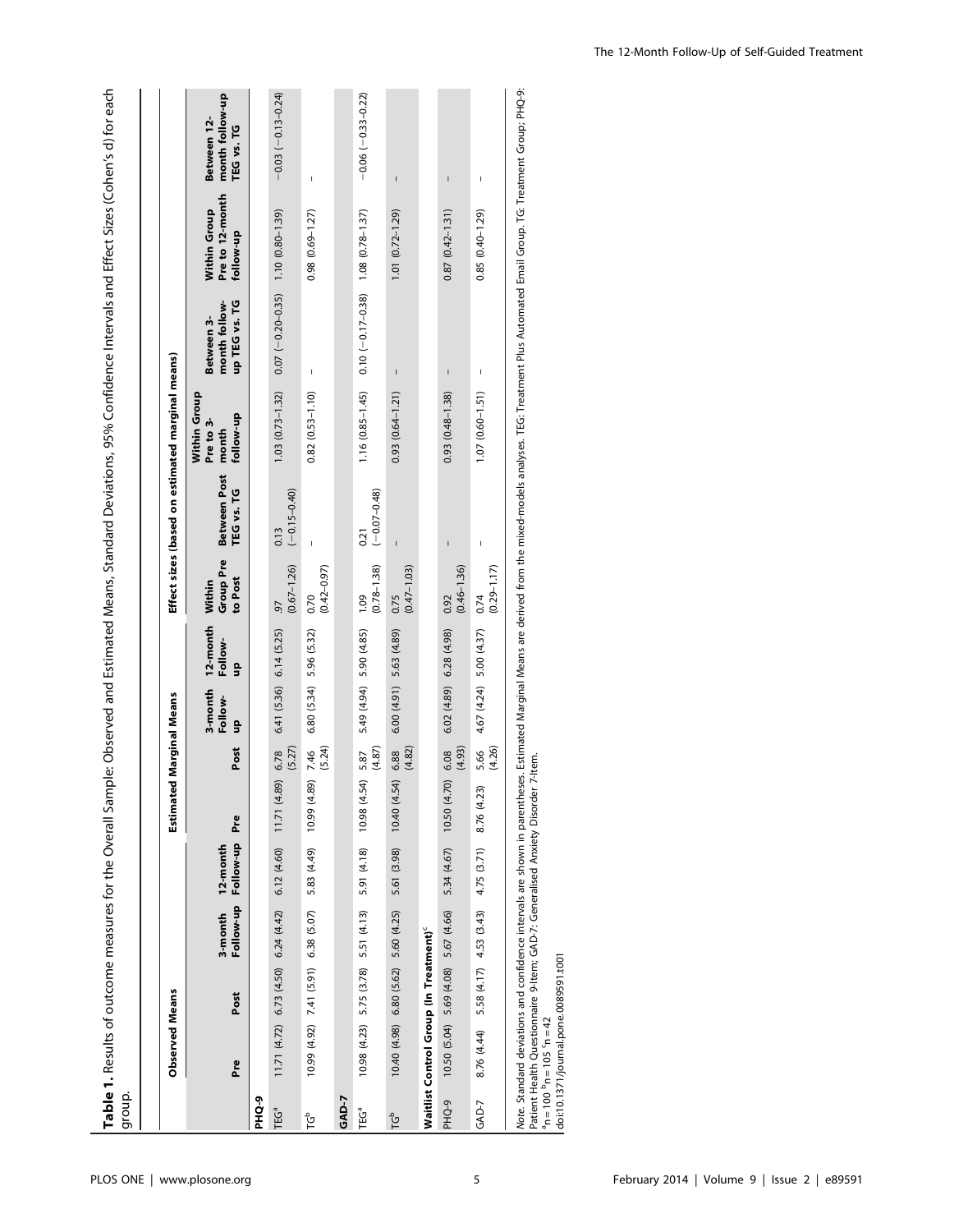|                                  | <b>Observed Means</b>                 |                                      |                                                                          |                                     |                 |                | Estimated Marginal Means |             |                                                                |                          | Effect sizes (based on estimated marginal means)               |                                                            |                                                     |                                                                                                                                                                                                                    |
|----------------------------------|---------------------------------------|--------------------------------------|--------------------------------------------------------------------------|-------------------------------------|-----------------|----------------|--------------------------|-------------|----------------------------------------------------------------|--------------------------|----------------------------------------------------------------|------------------------------------------------------------|-----------------------------------------------------|--------------------------------------------------------------------------------------------------------------------------------------------------------------------------------------------------------------------|
|                                  | Pre                                   | Post                                 | 3-month                                                                  | Follow-up Follow-up Pre<br>12-month |                 | ţ,<br>ە        | Follow-up                | Follow-up   | 3-month 12-month Within Group Between Post<br>Pre to Post      | TEG vs. TG               | <b>Within Group</b><br>follow-up                               | Pre to 3-month month follow-up<br>Between 3-<br>TEG vs. TG | Pre to 12-month<br><b>Within Group</b><br>qu-wollot | month follow-up<br>Between 12-<br>TEG vs. TG                                                                                                                                                                       |
| <b>PHQ-9</b>                     |                                       |                                      |                                                                          |                                     |                 |                |                          |             |                                                                |                          |                                                                |                                                            |                                                     |                                                                                                                                                                                                                    |
| TEGª                             |                                       |                                      | $14.40(3.27)$ $7.78(4.51)$ $6.39(4.51)$ $7.16(4.89)$                     |                                     | 14.40<br>(4.52) | (4.92)<br>7.84 | 6.48 (5.03)              |             | 7.23 (4.82) 1.39 (0.98-1.78) 0.38 (0.01-0.75) 1.66 (1.23-2.06) |                          |                                                                | $0.44(0.07 - 0.81)$                                        | 1.53 (1.12-1.93)                                    | $0.00 (-0.37 - 0.37)$                                                                                                                                                                                              |
| ပြီ                              |                                       |                                      | $13.93$ $(3.30)$ $9.75$ $(6.02)$ $8.41$ $(5.94)$ $7.12$ $(4.34)$         |                                     | 13.93<br>(4.53) | (4.99)<br>9.72 |                          |             | 8.74 (5.20) 7.24 (5.05) 0.98 (0.57-1.37)                       | $\overline{\phantom{a}}$ | $1.06(0.01 - 0.75)$                                            | I                                                          | $1.39(0.96 - 1.80)$                                 | I                                                                                                                                                                                                                  |
| GAD-7                            |                                       |                                      |                                                                          |                                     |                 |                |                          |             |                                                                |                          |                                                                |                                                            |                                                     |                                                                                                                                                                                                                    |
| ັງງາ                             |                                       | 13.02 (3.63) 6.76 (4.09) 6.30 (4.18) |                                                                          | 6.74 (4.46)                         | (4.37)<br>13.02 | (4.73)<br>6.93 | 6.26 (4.82)              |             |                                                                |                          | 7.00 (4.65) 1.34 (0.93-1.72) 0.50 (0.13-0.87) 1.47 (1.06-1.86) | 0.42 (0.04-0.78)                                           | $1.33(0.93 - 1.72)$                                 | $0.06 (-0.31 - 0.43)$                                                                                                                                                                                              |
| <sup>e</sup> p                   |                                       |                                      | $13.43$ $(3.80)$ $9.31$ $(5.98)$ $7.92$ $(4.47)$ $7.32$ $(4.49)$         |                                     | 13.43<br>(4.36) | (4.75)<br>9.31 | 8.29 (4.95)              | 7.28 (4.82) | $0.90(0.50 - 1.29)$                                            | $\overline{\phantom{a}}$ | $1.10(0.69 - 1.50)$                                            | $\mathsf{I}$                                               | $1.34(0.91 - 1.75)$                                 | $\mathsf{I}$                                                                                                                                                                                                       |
| $H = 60^{6}$ Pe = n <sup>e</sup> | doi:10.1371/journal.pone.0089591.t002 |                                      | Patient Health Questionnaire 9-Item; GAD-7: Generalised Anxiety Disorder |                                     |                 | 7-Item.        |                          |             |                                                                |                          |                                                                |                                                            |                                                     | Note. Standard deviations and confidence intervals are shown in parentheses. Estimated Marginal Means are derived from the mixed-models analyses. Teatment Plus Automated Email Group. TG: Treatment Group; PHQ-9: |

The 12-Month Follow-Up of Self-Guided Treatment

Waitlist Control Group (following treatment). The remission rates for the Control Group and the remission rates for the Comorbid Sample of the Waitlist Control Group following treatment were also sustained at 12-month follow-up.

# Deterioration

Overall Sample. At 12-month follow-up, up to 3.3% of TEG and 5.0% of TG participants obtained PHQ-9 or GAD-7 scores five or more points higher compared to pre-treatment. No Waitlist Control Group participants had scores five or more points higher after treatment at 12-month follow-up.

Comorbid Sample. At 12-month follow-up, 3.0% of TEG and 1.8% of TG participants in the Comorbid Samples obtained PHQ-9 or GAD-7 scores five or more points higher compared to pre-treatment.

# **Discussion**

The primary finding from this study was that the self-guided Wellbeing Course resulted in clinically significant reductions in symptoms of anxiety and depression at post-treatment and these reductions were sustained at the 3- and 12-month follow-up time points. These findings are consistent with results from clinicianguided internet interventions, which demonstrate that benefits are sustained in the longer term [11,12] indicating the robust nature of internet interventions. The magnitude of clinical benefits from this self-guided intervention at 12-month follow-up were larger than those reported at follow-up than other self-guided internet treatments for depression or anxiety [12,24]. Benefits from the present trial also compare favourably with self-guided internet treatments for depression or anxiety where participants had contact with researchers at pre-treatment [25,26], with trials of transdiagnostic internet interventions involving clinician guidance [27,28,29] and trials of clinician-guided transdiagnostic interventions administered face-to-face [30]. However, while the magnitude of gains reported here are encouraging, caution should be exercised in making comparisons across studies due to differences in samples, inclusion criteria, and methodologies.

An important secondary finding of the present study was that the benefits of automated emails, in increasing completion rates and in reducing symptoms in a subsample with elevated and comorbid symptoms, were no longer found at 12-month follow-up. In the present study, at 12-month follow-up, the TG obtained similar outcomes to the TEG on both the PHQ-9 and GAD-7 and both groups evidenced remission rates above 50% at 12-month follow-up in each group. Rates of deterioration at 12-month follow-up appeared larger in the TG, but the overall event rate was low  $(<5\%$ ).

The absence of benefits from automated emails appears to have been the result of continued improvements in the TG group, of whom an additional 25% completed the Course between the 3 and 12-month follow-up points; compared to 7% of the TEG group. Consequently, at 12-month follow-up, there was no difference between groups in the proportion who had read all five lessons or in the clinical outcomes of either the Overall or Comorbid Samples. The reasons for this increase in completion rates in the TG are unclear. However, it is possible that the automated assessment emails at post-treatment and 3-month follow-up prompted TG participants to return to the Course, although it is also likely that participants found the material in the Course sufficiently helpful in the first instance to justify their return.

These results raise the question of whether automated emails are helpful or necessary. Our findings suggest that automated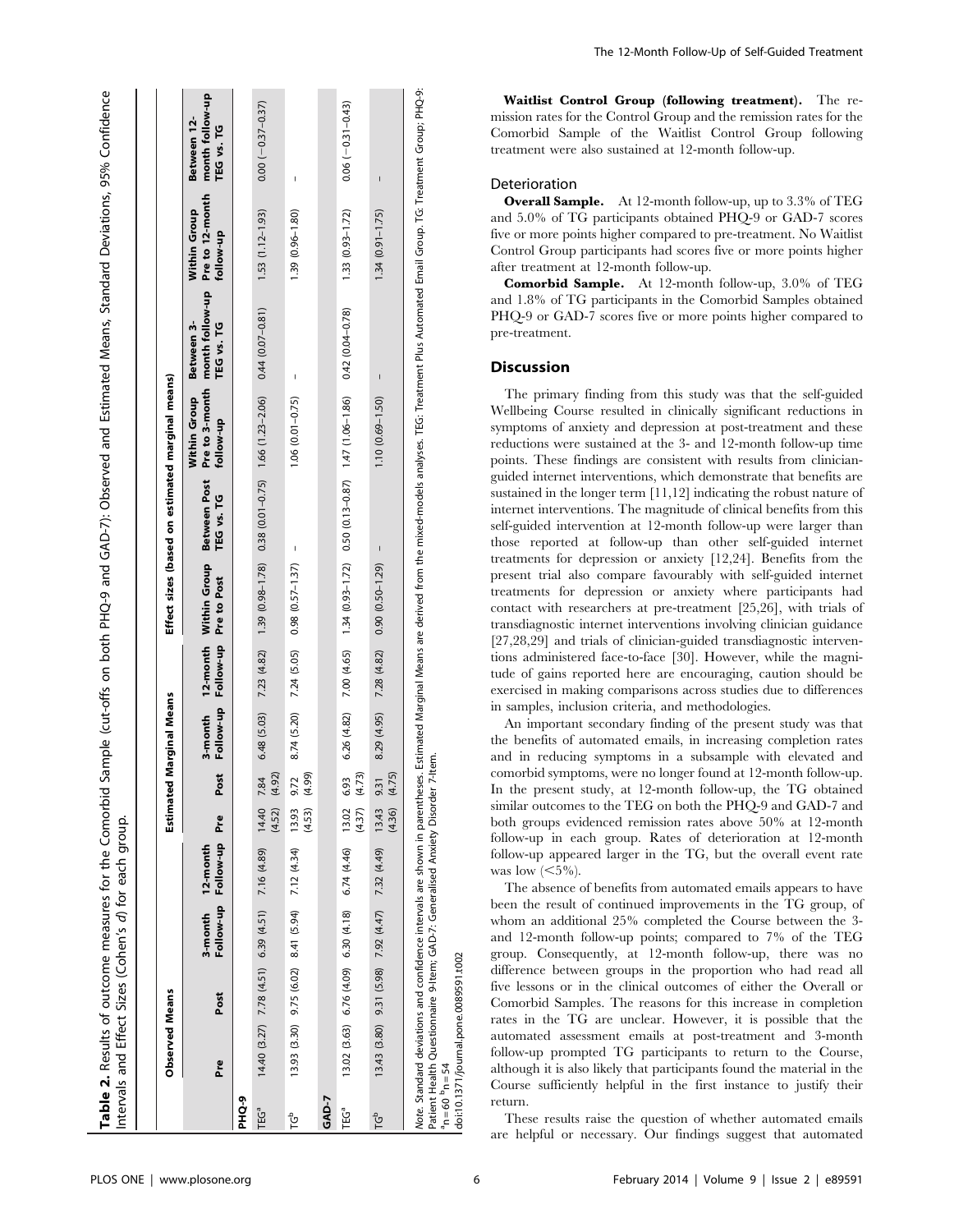Table 3. Proportion of participants in the Overall and Comorbid Sample, above and below cut-off scores of clinical significance (remission).

| Overall Sample                                                                  |        |      | TG     |      | Chi Square                  | Treatment) <sup>c</sup> | <b>Waitlist Control Group (In</b> |
|---------------------------------------------------------------------------------|--------|------|--------|------|-----------------------------|-------------------------|-----------------------------------|
|                                                                                 | N      | $\%$ | N      | $\%$ | <b>TGE vs. TG</b>           | N                       | $\%$                              |
| <b>PHO-9</b>                                                                    |        |      |        |      |                             |                         |                                   |
| Pre-treatment score > 10/Total                                                  | 68/100 | 68.0 | 67/106 | 63.2 | $X^2$ (1) = 0.52, P = .46   | 22/42                   | 52.3                              |
| Post-treatment score < 10 (Remission)/Total                                     | 42/68  | 61.7 | 42/67  | 62.6 | $X^2$ (1) = 0.11, P = .81   | 14/22                   | 63.6                              |
| 3-month follow-up score < 10 (Remission)/Total                                  | 51/68  | 75.0 | 46/67  | 68.6 | $X^2$ (1) = .82, P = .48    | 15/22                   | 68.1                              |
| 12-month follow-up score <10 (Remission)/Total                                  | 44/68  | 64.7 | 46/67  | 68.6 | $X^2$ (1) = 0.36, P = .62   | 14/22                   | 63.6                              |
| GAD-7                                                                           |        |      |        |      |                             |                         |                                   |
| Pre-treatment score > 8/Total                                                   | 76/100 | 76.0 | 74/106 | 69.8 | $X^2$ (1) = 0.99, P = .31   | 22/42                   | 52.3                              |
| Post-treatment score $<$ 8 (Remission)/Total                                    | 47/76  | 61.8 | 46/74  | 62.1 | $X^2$ (1) = 0.17, P = .76   | 10/22                   | 45.5                              |
| 3-month follow-up score $<$ 8 (Remission)/Total                                 | 51/76  | 67.1 | 48/74  | 64.8 | $X^2$ (1) = 0.22, P = .72   | 15/22                   | 68.1                              |
| 12-month follow-up score <8 (Remission)/Total                                   | 48/76  | 63.1 | 45/74  | 60.8 | $X^2$ (1) = 0.29, P = .66   | 14/22                   | 63.6                              |
| Comorbid Sample                                                                 |        |      |        |      |                             |                         |                                   |
| Pre-treatment PHO-9 score > 10 and GAD-7<br>score $> 8$ /Total                  | 60/100 | 60.0 | 54/106 | 50.0 | $X^2$ (1) = 1.70, $P = .19$ | 19/42                   | 45.2                              |
| Post-treatment PHO-9 score < 10 and GAD-7<br>score <8 (Remission)/Total         | 43/60  | 71.6 | 38/54  | 70.3 | $X^2$ (1) = 0.09, P = .81   | 14/19                   | 73.6                              |
| 3-month follow-up PHO-9 score $<$ 10 and<br>GAD-7 score $<$ 8 (Remission)/Total | 51/60  | 85.0 | 39/54  | 72.2 | $X^2$ (1) = 2.82, P = .16   | 14/19                   | 73.6                              |
| 12-month follow-up PHQ-9 score $<$ 10 and<br>GAD-7 score <8 (Remission)/Total   | 44/60  | 73.0 | 40/54  | 74.0 | $X^2$ (1) = 0.23, P = .71   | 14/19                   | 73.6                              |

Note. All data within table is pooled data from 20 generated sets of imputed data using the Multiple Imputation procedure.

doi:10.1371/journal.pone.0089591.t003

emails facilitated more rapid symptom improvement with the Comorbid Sample who received automated emails relative to the Comorbid sample who did not receive emails. However, the results indicate that the automated emails were not absolutely necessary to achieve comparable outcomes in the longer term, as the TG group obtained similar outcomes as the TEG at the 12-month follow-up. This indicates that the decision about whether or not to include automated emails should be informed by the costs, risks and the benefits of their implementation and the value a service places on the speed of clinical improvements. Nevertheless, it is likely that more rapid reductions in symptoms would be associated with reduced health costs and lifetime burden of disease. Therefore, the inclusion of automated emails is recommended.

These results also extend debate and questions about the mechanisms of change in internet interventions [31]. The magnitude of clinical benefits found in this study indicates that, at least for some patients, direct contact with a therapist is not necessary for clinically significant change to occur during internet treatment. This is not to say that therapeutic factors that facilitate engagement and adherence, such as the credibility of an intervention, reinforcement and unconditional positive regard, are not important. Rather, we contend that these and other factors can and should be integrated into the content, format and presentation of self-guided interventions. We suspect that as improvements are made to the content of internet-delivered psychotherapeutic interventions and in the delivery of that content, an increasing proportion of the population will be able to benefit from them. However, we caution against assuming that self-help materials can be easily developed and delivered. Just as therapists require careful training and supervised practice, internet intervention materials should also be carefully developed and improved through a process of repeated clinical evaluation and quality assurance cycles.

We also contend that these results provide support for pragmatic models of psychotherapeutic change, which emphasise the importance of systematically learning, practicing and adopting core psychological skills. These skills support participants to change unhelpful habits of thought and action, which, in turn, have broad positive impacts on emotion dysregulation. We suspect the use of case-enhanced learning strategies (e.g., detailed case studies) in the course content facilitated engagement and adherence. However, as noted by others, multiple other factors such as providing a clear deadline and expectations of feedback also facilitate adherence and clinical outcomes [26]. It appears likely that systematic examination of other strategies to promote engagement and adherence in self-guided internet interventions, including prompts delivered by mobile technologies, will further improve outcomes in self-guided internet-delivered interventions and will also have utility across a broad range of health conditions [32].

# Limitations

These findings need to be considered in the context of the limitations of the overall study. The long-term effects of the study were not assessed alongside an active control group, although the large magnitude of the outcomes indicates there were strong treatment effects. The generalisability of these results is limited by the nature of the sample, which comprised people seeking internetdelivered treatment for anxiety and depression. However, it is important to note that a comparison of demographic and symptom profiles of participants in internet trials with those identified in epidemiological samples indicates that the results of